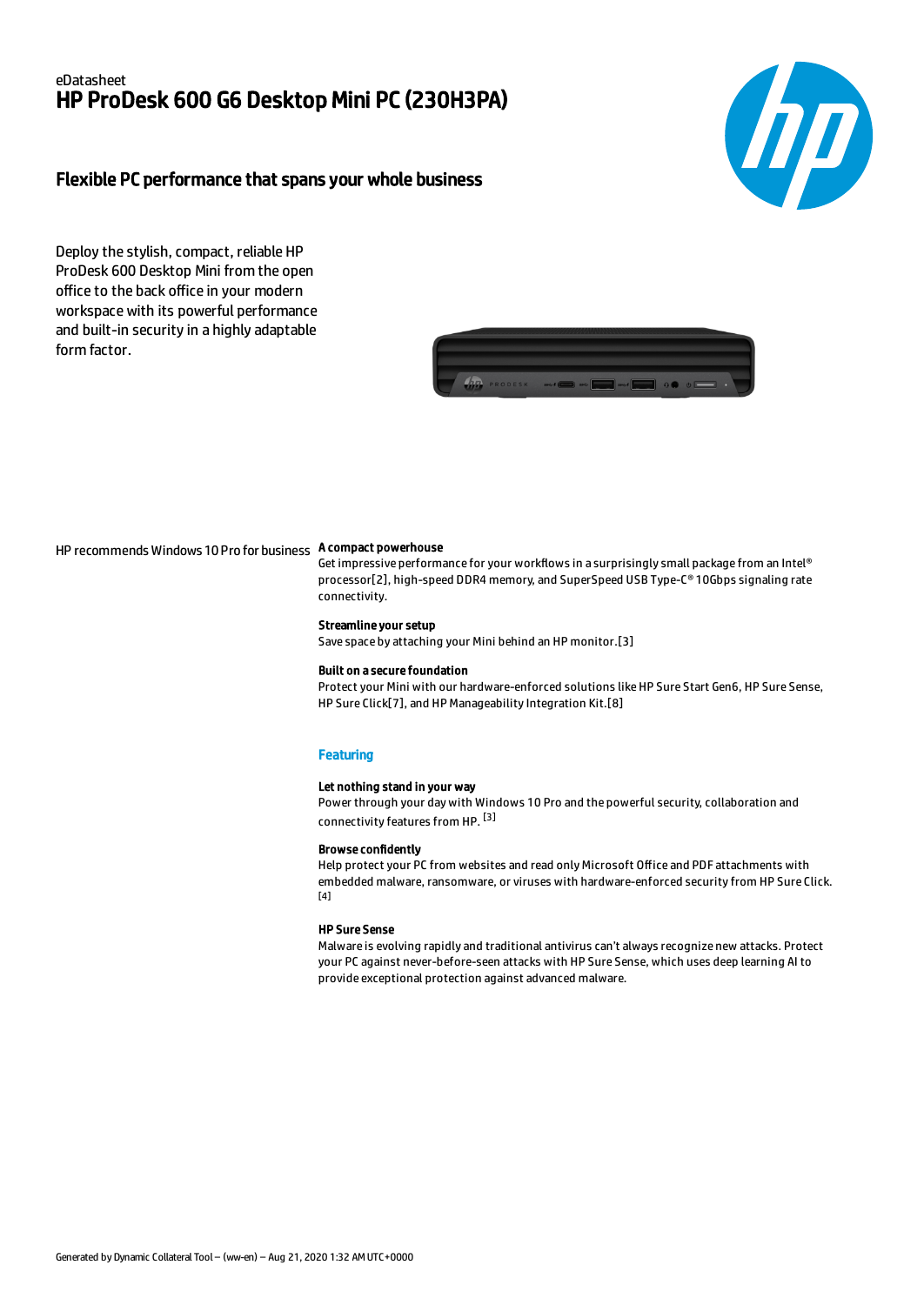# Specifications

| <b>Form factor</b>                           | Mini                                                                                                                                                                                                                                                                                                                                                                                                                                                                                                                                                                                        |  |
|----------------------------------------------|---------------------------------------------------------------------------------------------------------------------------------------------------------------------------------------------------------------------------------------------------------------------------------------------------------------------------------------------------------------------------------------------------------------------------------------------------------------------------------------------------------------------------------------------------------------------------------------------|--|
| Operating system                             | Windows 10 Pro 64                                                                                                                                                                                                                                                                                                                                                                                                                                                                                                                                                                           |  |
| <b>Processor family</b>                      | 10th Generation Intel® Core™ i5 processor                                                                                                                                                                                                                                                                                                                                                                                                                                                                                                                                                   |  |
| <b>Processor</b>                             | Intel® Core™ i5-10500T (2.3 GHz base frequency, up to 3.8 GHz with Intel® Turbo Boost Technology, 12 MB L3 cache,<br>6 cores)[6,7]                                                                                                                                                                                                                                                                                                                                                                                                                                                          |  |
| <b>Chipset</b>                               | Intel® Q470[8]                                                                                                                                                                                                                                                                                                                                                                                                                                                                                                                                                                              |  |
| <b>Memory</b>                                | 8 GB DDR4-2666 SDRAM (1 x 8 GB)                                                                                                                                                                                                                                                                                                                                                                                                                                                                                                                                                             |  |
| <b>Memory Slots</b>                          | 2 SODIMM                                                                                                                                                                                                                                                                                                                                                                                                                                                                                                                                                                                    |  |
| <b>Internal Storage</b>                      | 256 GB PCIe® NVMe™ SSD                                                                                                                                                                                                                                                                                                                                                                                                                                                                                                                                                                      |  |
| Internal drive bays                          | One 2.5"                                                                                                                                                                                                                                                                                                                                                                                                                                                                                                                                                                                    |  |
| <b>Graphics</b>                              | Integrated                                                                                                                                                                                                                                                                                                                                                                                                                                                                                                                                                                                  |  |
| Graphics (integrated)                        | Intel <sup>®</sup> HD Graphics 630                                                                                                                                                                                                                                                                                                                                                                                                                                                                                                                                                          |  |
| Minimum dimensions ( $W \times D \times H$ ) | $17.7 \times 17.5 \times 3.4$ cm                                                                                                                                                                                                                                                                                                                                                                                                                                                                                                                                                            |  |
| Minimum dimensions ( $W \times D \times H$ ) | $6.97 \times 6.89 \times 1.34$ in                                                                                                                                                                                                                                                                                                                                                                                                                                                                                                                                                           |  |
| Weight                                       | 1.25 kg<br>(Exact weight depends on configuration.)                                                                                                                                                                                                                                                                                                                                                                                                                                                                                                                                         |  |
| Weight                                       | $2.75$ lb<br>(Exact weight depends on configuration.)                                                                                                                                                                                                                                                                                                                                                                                                                                                                                                                                       |  |
| Keyboard                                     | HP Wired Desktop 320K Keyboard                                                                                                                                                                                                                                                                                                                                                                                                                                                                                                                                                              |  |
| <b>Pointing device</b>                       | <b>HP Wired Desktop 320M Mouse</b>                                                                                                                                                                                                                                                                                                                                                                                                                                                                                                                                                          |  |
| <b>Ports</b>                                 | 1 headphone/microphone combo; 1 SuperSpeed USB Type-C® 10Gbps signaling rate; 1 SuperSpeed USB Type-A<br>10Gbps signaling rate; 1 SuperSpeed USB Type-A 5Gbps signaling rate (charging)                                                                                                                                                                                                                                                                                                                                                                                                     |  |
| <b>Expansion slots</b>                       | 1 M.2 2230; 2 M.2 2280<br>(1 M.2 slot for WLAN and 2 M.2 2280 slots for storage.)                                                                                                                                                                                                                                                                                                                                                                                                                                                                                                           |  |
| <b>Ports</b>                                 | 1 RJ-45; 2 SuperSpeed USB Type-A 10Gbps signaling rate; 2 SuperSpeed USB Type-A 5Gbps signaling rate; 2<br>DisplayPort™ 1.4                                                                                                                                                                                                                                                                                                                                                                                                                                                                 |  |
| <b>Ports</b>                                 | 1 HDMI                                                                                                                                                                                                                                                                                                                                                                                                                                                                                                                                                                                      |  |
| Package dimensions (W x D x H)               | 49.8 x 23.5 x 13.2 cm<br>(Packaging material used will vary by Country)                                                                                                                                                                                                                                                                                                                                                                                                                                                                                                                     |  |
| Package weight                               | 3.40 kg<br>(Packaging material used will vary by Country)                                                                                                                                                                                                                                                                                                                                                                                                                                                                                                                                   |  |
| Network interface type                       | <b>WLAN</b>                                                                                                                                                                                                                                                                                                                                                                                                                                                                                                                                                                                 |  |
| <b>Wireless</b>                              | Intel® Wi-Fi 6 AX201 (2x2) Wi-Fi® and Bluetooth® M.2 combo card, non-vPro <sup>™</sup>                                                                                                                                                                                                                                                                                                                                                                                                                                                                                                      |  |
| Power                                        | 65 W external power adapter                                                                                                                                                                                                                                                                                                                                                                                                                                                                                                                                                                 |  |
| <b>Management features</b>                   | HP BIOS Config Utility (download); HP Client Catalog (download); HP Driver Packs (download); HP System Software<br>Manager (download); HP Cloud Recovery; HP Management Integration Kit for Microsoft System Center<br>Configuration Management Gen 4; HP Image Assistant Gen 5[10,11,12]                                                                                                                                                                                                                                                                                                   |  |
| <b>Environmental</b>                         | Low halogen                                                                                                                                                                                                                                                                                                                                                                                                                                                                                                                                                                                 |  |
| <b>Security management</b>                   | Power-on password (via BIOS); SATA port disablement (via BIOS); Setup password (via BIOS); Support for chassis<br>padlocks and cable lock devices; USB enable/disable (via BIOS); Serial enable/disable (via BIOS); HP Secure Erase; HP<br>Sure Click; HP Sure Sense; HP DriveLock and Automatic DriveLock; Trusted Platform Module TPM 2.0 Embedded<br>Security Chip shipped with Windows 10. (Common Criteria EAL4+ Certified); HP Sure Recover Gen3; HP Sure Run<br>Gen3; HP Sure Start Gen6; HP BIOsphere Gen6; HP Client Security Manager Gen6 <sup>[13,14,15,16,17,18,19,20,21]</sup> |  |
| Software included                            | HP Noise Cancellation Software; HP Support Assistant; Buy Office (sold separately); HP JumpStarts; HP Desktop<br><b>Support Utilities</b>                                                                                                                                                                                                                                                                                                                                                                                                                                                   |  |
| <b>UPC number</b>                            | 195122800789                                                                                                                                                                                                                                                                                                                                                                                                                                                                                                                                                                                |  |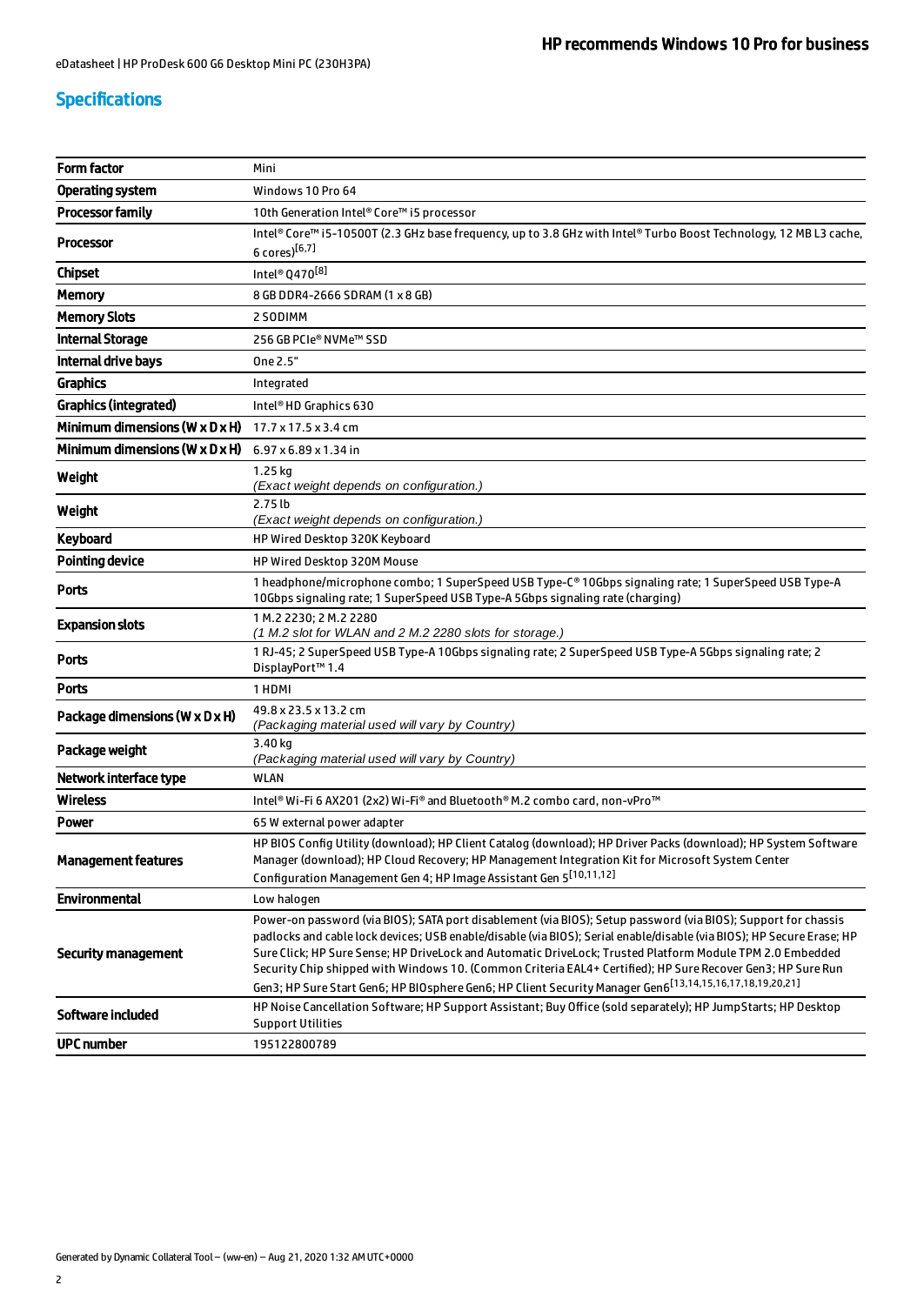# Top Recommended Displays, Accessories and Services

| <b>EliteDisplays</b>                              |                |  |
|---------------------------------------------------|----------------|--|
| HP EliteDisplay E243 23.8-inch Monitor            | <b>1FH47AA</b> |  |
| HP EliteDisplay E243d 23.8-inch Docking Monitor   | 1TJ76AA        |  |
| HP EliteDisplay E243p 23.8-inch Sure View Monitor | 5FT13AA        |  |
| <b>Keyboard and Mouse Kits</b>                    |                |  |
| HP Wireless Business Slim Keyboard and Mouse      | N3R88AA        |  |
| Mice                                              |                |  |
| <b>HP USB Fingerprint Mouse</b>                   | 4TS44AA        |  |
| HP USB 1000dpi Laser Mouse                        | QY778AA        |  |
| <b>Keyboards</b>                                  |                |  |
| HP USB Slim Business Keyboard                     | N3R87AA        |  |
| <b>PC Locks</b>                                   |                |  |
| HP Desktop Mini LockBox V2                        | 3EJ57AA        |  |
| <b>DDR4 Memory</b>                                |                |  |
| <b>HP 16GB DDR4-2666 SODIMM</b>                   | 3TK84AA        |  |
| HP 8GB DDR4-2666 SODIMM                           | 3TK88AA        |  |
| HP 4GB DDR4-2666 SODIMM                           | 3TK86AA        |  |
| <b>Mounting Kits</b>                              |                |  |
| HP Quick Release Bracket 2                        | 6KD15AA        |  |
| <b>Brackets/Bezels/Panels</b>                     |                |  |
| HP B300 Bracket with Power Supply Holder          | <b>7DB37AA</b> |  |
| PC I/O Modules                                    |                |  |
| HP Desktop Mini I/O Module                        | <b>K9Q84AA</b> |  |
| HP Desktop Mini DVD ODD Module                    | K9083AA        |  |